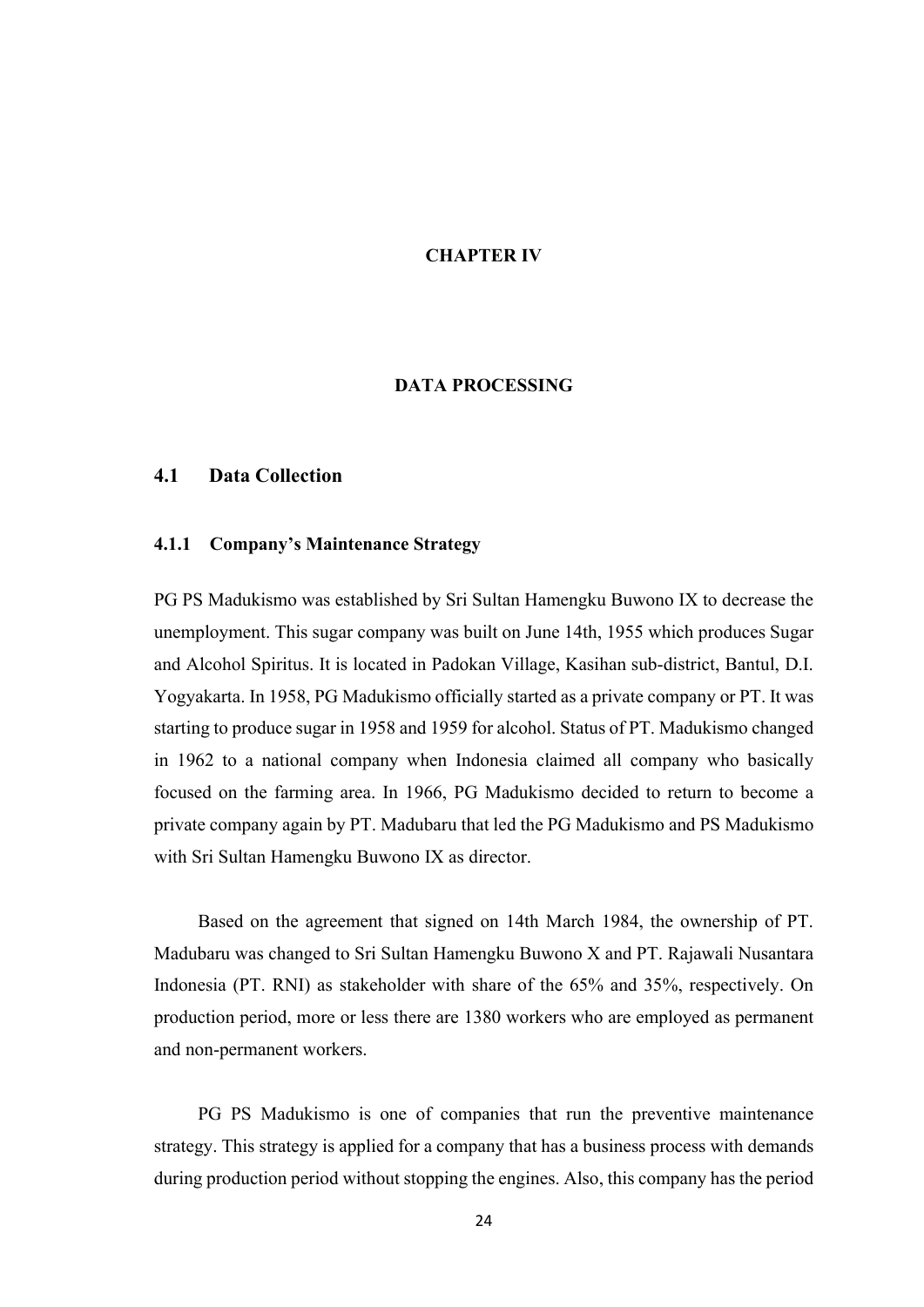for overhaul maintenance itself. The maintenance is run by each sector of company. By this research, the researcher takes the front factory as the object of this research.

The maintenance activity in this factory is never being evaluated for its task scheduling. The parameter to fulfil the maintenance process in this factory is only by implementing the scheduling not later than the schedule arranged by the Head Department of Operational and Maintenance. Maintenance scheduling of this factory was divided by 4 groups Construction, Driller, Machines/Turbines and Contract. On period 2017-2018, the maintenance activity has involved 77 operators. The division of worker for each task are given by the Head department and team and the time to start of each activity for 120 days or 5 months of maintenance period.

### 4.1.2 Initial Maintenance Scheduling

The data on the number of workers and the duration of the company's work are grouped into several sub-activities, with a maximum number of workers on 1 day the company employs as many as 77 operators. While the time given to complete all the maintenance work is 120 active days (5 months). The division of groups is based on the location of the facilities and functions of the equipment, this aims to facilitate supervision of care. The number of workers and the duration of work for each group at the end of this report.

In scheduling data, the initial scheduling of the company is grouped into several subactivities, with between work with one another does not have a working relationship that must take precedence. The division of groups is based on the location of the facilities and functions of the equipment, this aims to facilitate supervision of care. The initial maintenance scheduling in the table below:

| N <sub>0</sub> | <b>Maintenance Activity</b> | Man            | <b>Days</b> | <b>Start</b> | End  |     |
|----------------|-----------------------------|----------------|-------------|--------------|------|-----|
|                |                             |                |             | Date         | Date | Gap |
|                | <b>Group Silenderan/Rol</b> | 22             |             |              |      |     |
|                | Gilingan                    |                |             |              |      |     |
|                | Pek. Jembatan/Bordes        | 8              | 10          | 110          | 120  |     |
|                | Pek. Mof dan As             | 5              | 15          | 6            | 21   |     |
|                | Pek. Marsed Hidrolik I-V    | $\overline{4}$ | 50          | 56           | 108  | 2   |
| 4              | Pek. Rol Gilingan I-V       | 8              | 90          | 14           | 104  |     |
|                | Pek. Scraper atas dan bawah | 4              | 25          | 91           |      |     |

Table 4. 1 Initial Maintenance Scheduling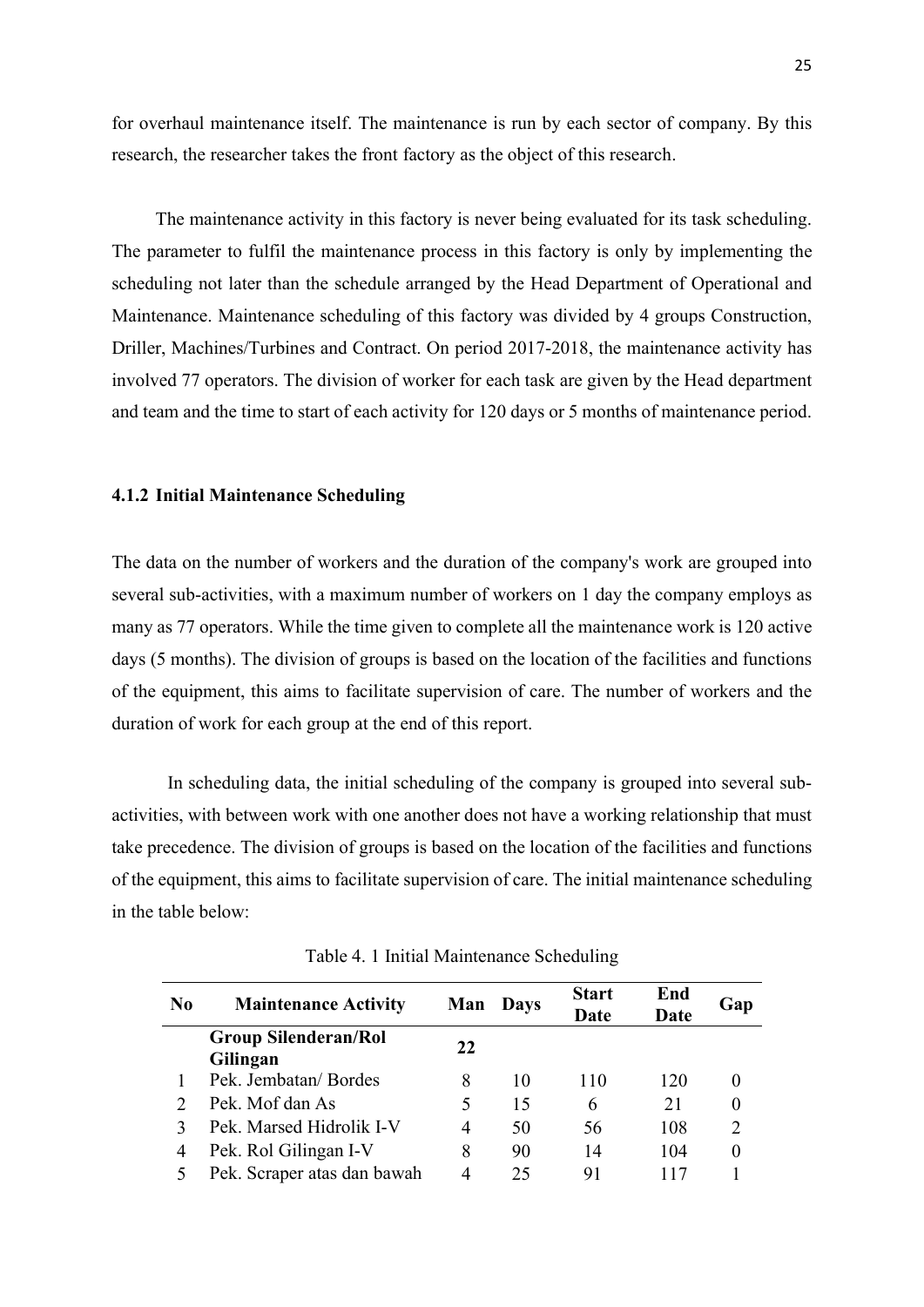| N <sub>0</sub> | <b>Maintenance Activity</b>                        | Man              | <b>Days</b>      | <b>Start</b><br><b>Date</b> | End<br><b>Date</b> | Gap              |
|----------------|----------------------------------------------------|------------------|------------------|-----------------------------|--------------------|------------------|
| 6              | Pek. Ampas plas dan Balk                           | 8                | 90               | 20                          | 109                | $-1$             |
| $\overline{7}$ | Pek. Standard, dudukan<br>metal dan metal gilingan | 5                | 90               | $\overline{2}$              | 93                 | $\mathbf{1}$     |
| 8              | Pek. Side cup rol bawah                            | 3                | 70               | $\overline{3}$              | 73                 | $\boldsymbol{0}$ |
| 9              | Pek. Voeding rol                                   | 3                | 50               | 63                          | 114                | $\mathbf{1}$     |
| 10             | Pek. Open gear rol Gilingan<br>$I-V$               | 5                | 45               | 8                           | 58                 | 5                |
|                | <b>Group Turbine/Machine</b>                       | 12               |                  |                             |                    |                  |
| 11             | Pek. Kopling Sudu-sudu<br>Turbin                   | 6                | 35               | 3                           | 39                 | $\mathbf{1}$     |
| 12             | Pek. Rotor Turbin Gil I-V<br>dan Unigrator         | 6                | 50               | 7                           | 56                 | $-1$             |
| 13             | Pek. Gearbox Turbin Gil I-V                        | 6                | 90               | $\overline{4}$              | 96                 | $\overline{2}$   |
| 14             | Pek. Unigrator dan Anvil                           | 6                | 60               | 60                          | 119                | $-1$             |
| 15             | Pek. Valve dan Kondesat<br>Uap                     | 3                | 44               | 74                          | 119                | $\mathbf{1}$     |
| 16             | Pek. Pompa Hidrolik                                | 3                | 24               | 84                          | 105                | $-3$             |
| 17             | Pek. Pisau Tebu                                    | 4                | 25               | 8                           | 34                 | $\mathbf{1}$     |
| 18             | Pek. Header Gilingan                               | $\boldsymbol{0}$ | $\boldsymbol{0}$ |                             |                    | $\boldsymbol{0}$ |
|                | <b>Group Konstruksi</b>                            | 26               |                  |                             |                    |                  |
| 19             | Pek. Meja tebu dan Kickers                         | 5                | 60               | 50                          | 112                | $\overline{2}$   |
| 21             | Pek. Rantai dan Krepyak CC<br>123                  | $\overline{7}$   | 90               | 3                           | 92                 | $-1$             |
| 22             | Pek. Kran Demag 10 ton &<br>16 Ton                 | $\overline{2}$   | 30               | 86                          | 116                | $\boldsymbol{0}$ |
| 23             | Pek. Kran putar Utaraselatan<br>5 ton              | $\overline{2}$   | 20               | 99                          | 120                | $\mathbf{1}$     |
| 24             | Pek. Derek penarik lori                            | $\overline{2}$   | 10               | 93                          | 103                | $\theta$         |
| 25             | Pek. Chute dan staging IMC<br>I-IV                 | 6                | 50               | 51                          | 102                | $\mathbf{1}$     |
| 26             | Pek. Rantai dan Garu IMC I-<br>IV                  | $\overline{4}$   | 75               | 4                           | 80                 | 1                |
| 27             | Pek. Talang goyang dan<br>Garu ampas halus         | $\boldsymbol{0}$ | $\boldsymbol{0}$ | $\boldsymbol{0}$            | $\boldsymbol{0}$   | $\boldsymbol{0}$ |
| 28             | Pek. Saringan DSM dan<br>Rotary Screen             | $\overline{4}$   | 75               | 27                          | 104                | $\overline{2}$   |
| 29             | Pek. Pompa Nira (RWS,<br>DSM, SAP, BGS)            | 3                | 60               | $\overline{4}$              | 69                 | 5                |
| 30             | Pek. Pomba imbisi dan air<br>panas                 | 3                | 40               | 3                           | 43                 | $\boldsymbol{0}$ |
| 31             | Pek. Coveyor pengembalian<br>ampas                 | 3                | 15               | 39                          | 55                 | $\mathbf{1}$     |
|                | <b>Group Contract</b>                              |                  |                  |                             |                    |                  |
| 32             | Bubut Roll Gilingan Baru                           | $\overline{2}$   | 15               | 28                          | 43                 | $\overline{0}$   |
| 33             | Bubut Roll Gilingan Lama                           | $\overline{2}$   | 6                | $\overline{3}$              | 9                  | $\boldsymbol{0}$ |
| 34             | Talang IMC dan 1/2 dan 3/4                         | 7                | 50               | 13                          | 63                 | $\boldsymbol{0}$ |
| 35             | Lapis keras roll gilingan                          | 4                | $\tau$           | 41                          | 48                 | $\boldsymbol{0}$ |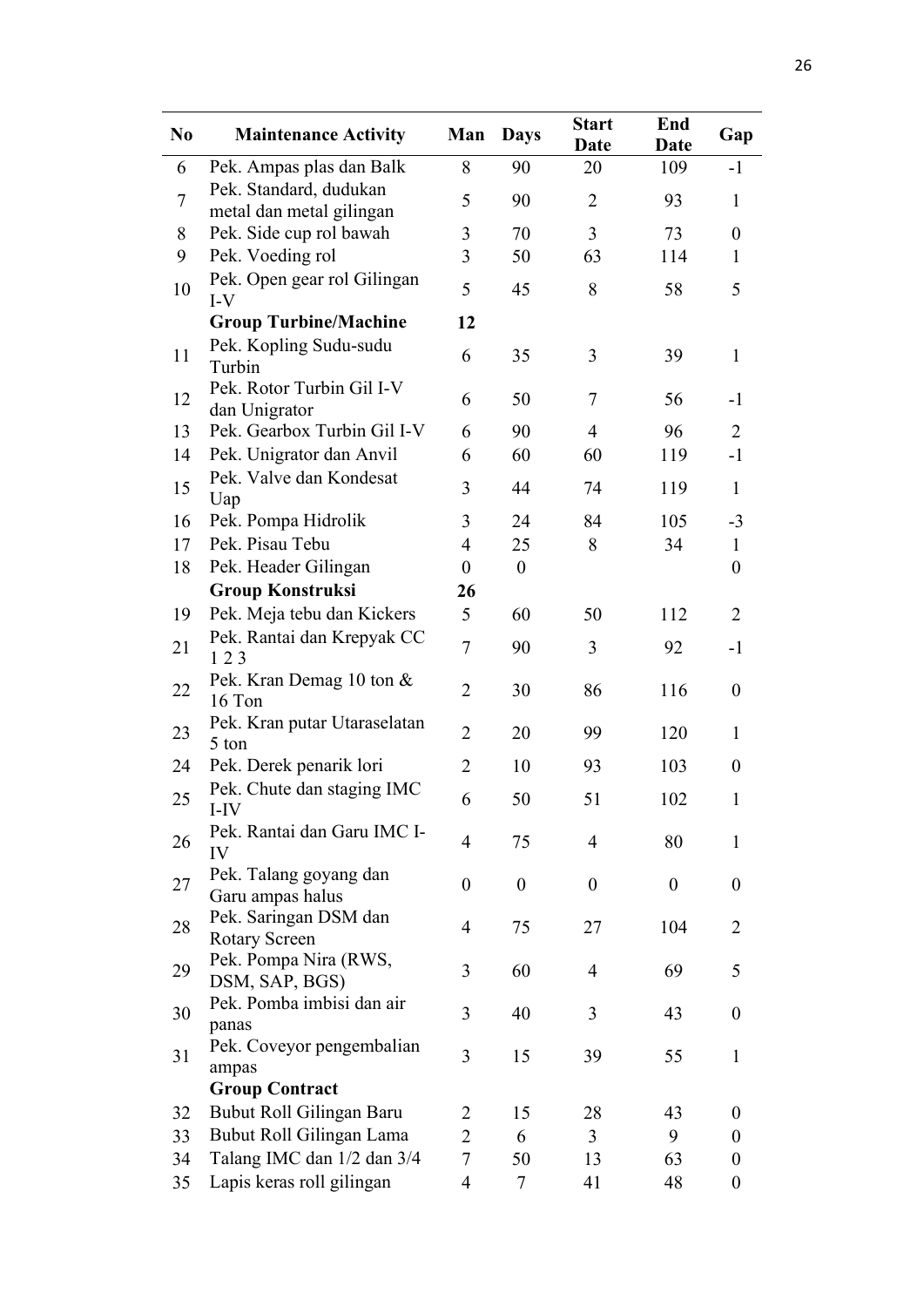| N <sub>0</sub> | <b>Maintenance Activity</b> | Man Days | <b>Start</b><br>Date | End<br><b>Date</b> | Gap |
|----------------|-----------------------------|----------|----------------------|--------------------|-----|
|                | 36 Las Mopok Stang Hammer   |          |                      |                    |     |

### 4.1.3 Cost of Manpower for Maintenance

Cost of workers at the company PT. Madu Baru is divided into two parts, namely permanent workers and contract workers. Permanent workers are workers who work in the field of care for one full year either in the milling season or not. While contract workers are workers who are only assigned to carry out maintenance activities during the maintenance season before the milling season for 5 months. The labour costs are based on Raben (2018) as shown in Table below:

Table 4. 2 Cost Manpower

| <b>Man-power</b><br><b>Status</b> | <b>Manpower Cost (Rp)</b> |
|-----------------------------------|---------------------------|
| Permanent                         | 1.900.000                 |
| Contract                          | 1.300.000                 |

# 4.2 Data Processing

#### 4.2.1 Genetic Algorithm

In AG the stages of the process are the same as described in the previous chapter. The workmanship in each generation uses the Anaconda application, which is an application to run the Evolver programme that already arranged before. The results of the suggestion scheduling from data processing using AG that contains the start and end time for each maintenance job in 120 days as in Table 4. 1 while the finished results using the Anaconda Application at the end of the report.

### 4.2.2 Fitness Value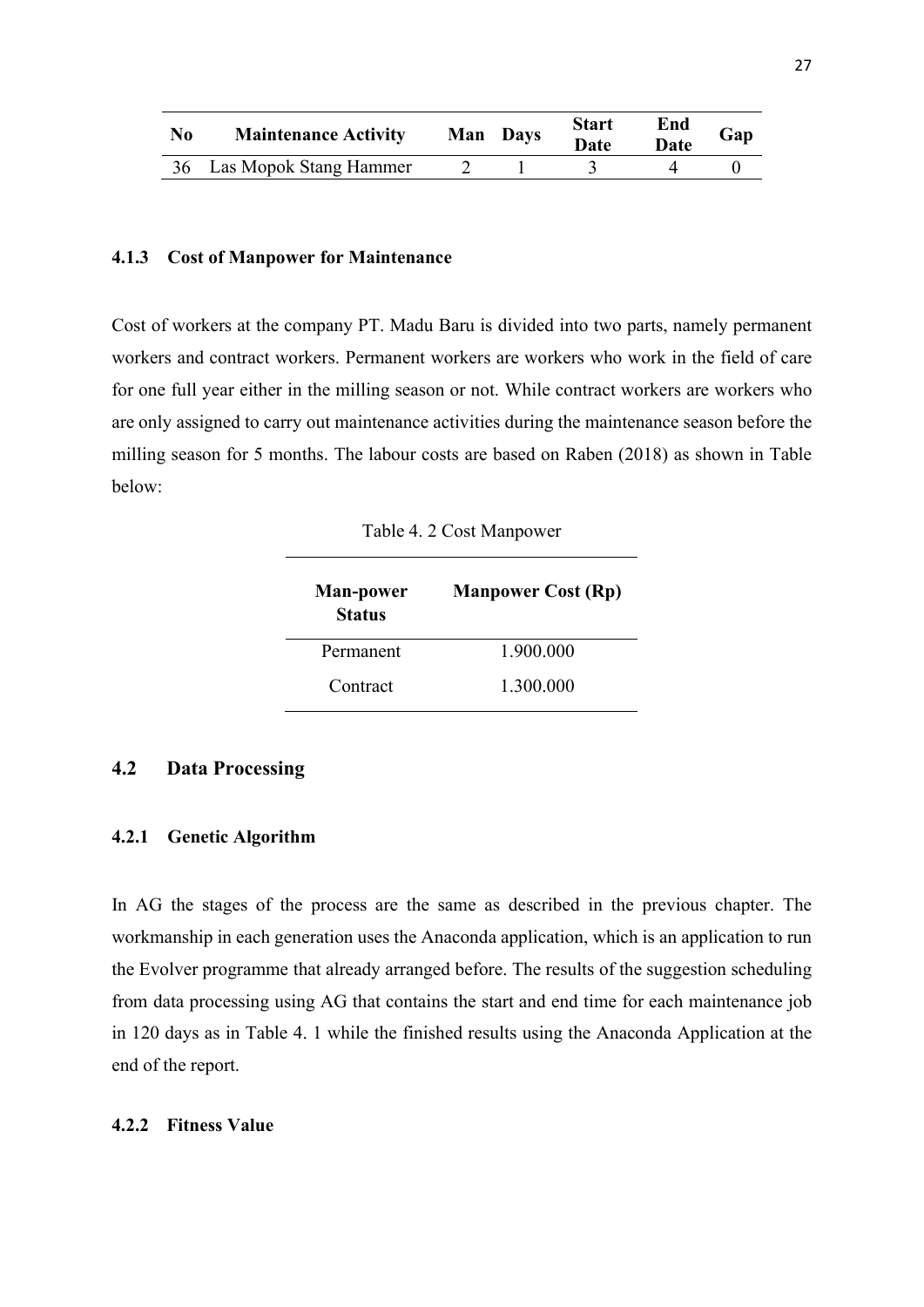The chromosome length in Table 4.1 were 33 activities which are used for fitness calculations only, but when done generation only applies from numbers 1 to 34, so the length of the chromosome when inputted into the program is 33 genes. It aims to not change gene values in the assumptions made in Table 2. From the simulation results using as many as 1225 iterations, graphs are obtained for the best results and population averages as shown in Figure 4.3 as follows:

Table 4. 3 Initial Chromosome

| N <sub>0</sub>                                                 |  |  |  |  | 1 2 3 4 5 6 7 8 9 10 11 12 13 14 15 16             |  |  |  |  |  |
|----------------------------------------------------------------|--|--|--|--|----------------------------------------------------|--|--|--|--|--|
| <b>Chromosomes</b> 110 6 56 14 91 20 2 3 63 8 3 7 4 60 74 84   |  |  |  |  |                                                    |  |  |  |  |  |
|                                                                |  |  |  |  |                                                    |  |  |  |  |  |
|                                                                |  |  |  |  |                                                    |  |  |  |  |  |
| No No                                                          |  |  |  |  | 17 18 19 20 21 22 23 24 25 26 27 28 29 30 31 32 33 |  |  |  |  |  |
| <b>Chromosomes</b> 8 50 3 86 99 93 51 4 27 4 3 39 28 3 13 41 3 |  |  |  |  |                                                    |  |  |  |  |  |

The chromosome length in Table 4.3 is 34 which is used for fitness calculations also used when iteration is done, so the length of the chromosome when inputted into GA Model is only 34 genes. It aims to not change gene values in the assumptions made in Table 4.3. From the simulation results using as many as 6740 generations, list of the maintenance scheduling is shown in Table 4.4.

Then, define the number of Manpower that company should provide for this scheduling maximum 75 and with minimum manpower that used in this scheduling is 56 in the last day. Actually, the generation meets the optimum solution if the gap between the maximum and minimum manpower is used to. But in this research, the researcher put the result of 6740 iterations represented the optimum solution. By seeing Figure 4.1 We assume that our Evolver programme is enough to get the highest fitness value because the fluctuation of fitness is low.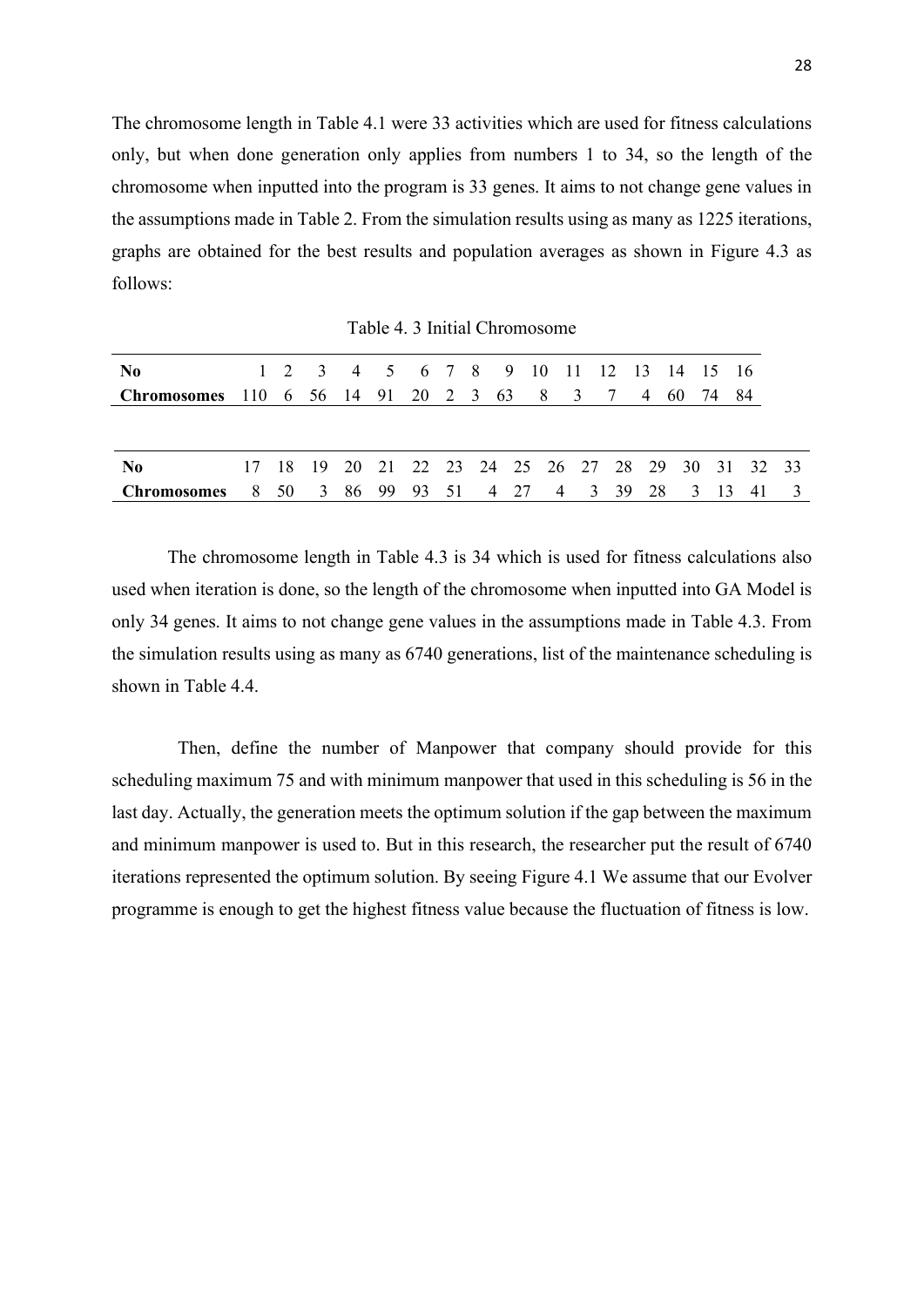

Figure 4. 1 History of fitness value

The programme succeeded in accelerating the execution time of our GA application up to a total number of 6740 of generations. From the results, it is emerged that there is a dependency between maintenance duration and the number of manpower. We observed that the execution time is directly proportional to the individual fitness value. There is an inferior limit for the evaluation time for the number of generations we conduct that makes the scheduling is already got the highest fitness value.

# 4.2.3 Maintenance Scheduling Suggestion

After the optimum fitness value has been found in which evolves in GA, then the result evolves as the maintenance scheduling suggestion. The results of the proposal scheduling from data processing using AG include the start and end time for each maintenance job in 120 days as in Table 4. 4 below:

| N <sub>0</sub> | <b>Maintenance Activity</b>          | Man           | <b>Days</b> | <b>Start</b><br>Date | End<br>Date |
|----------------|--------------------------------------|---------------|-------------|----------------------|-------------|
|                | <b>Group Silenderan/Rol Gilingan</b> |               |             |                      |             |
|                | 1 Pek. Jembatan/Bordes               | 8             | 10          | -111                 | 120         |
|                | 2 Pek. Mof dan As                    | $\mathcal{F}$ | 15.         |                      |             |

Table 4. 4 Maintenance scheduling suggestion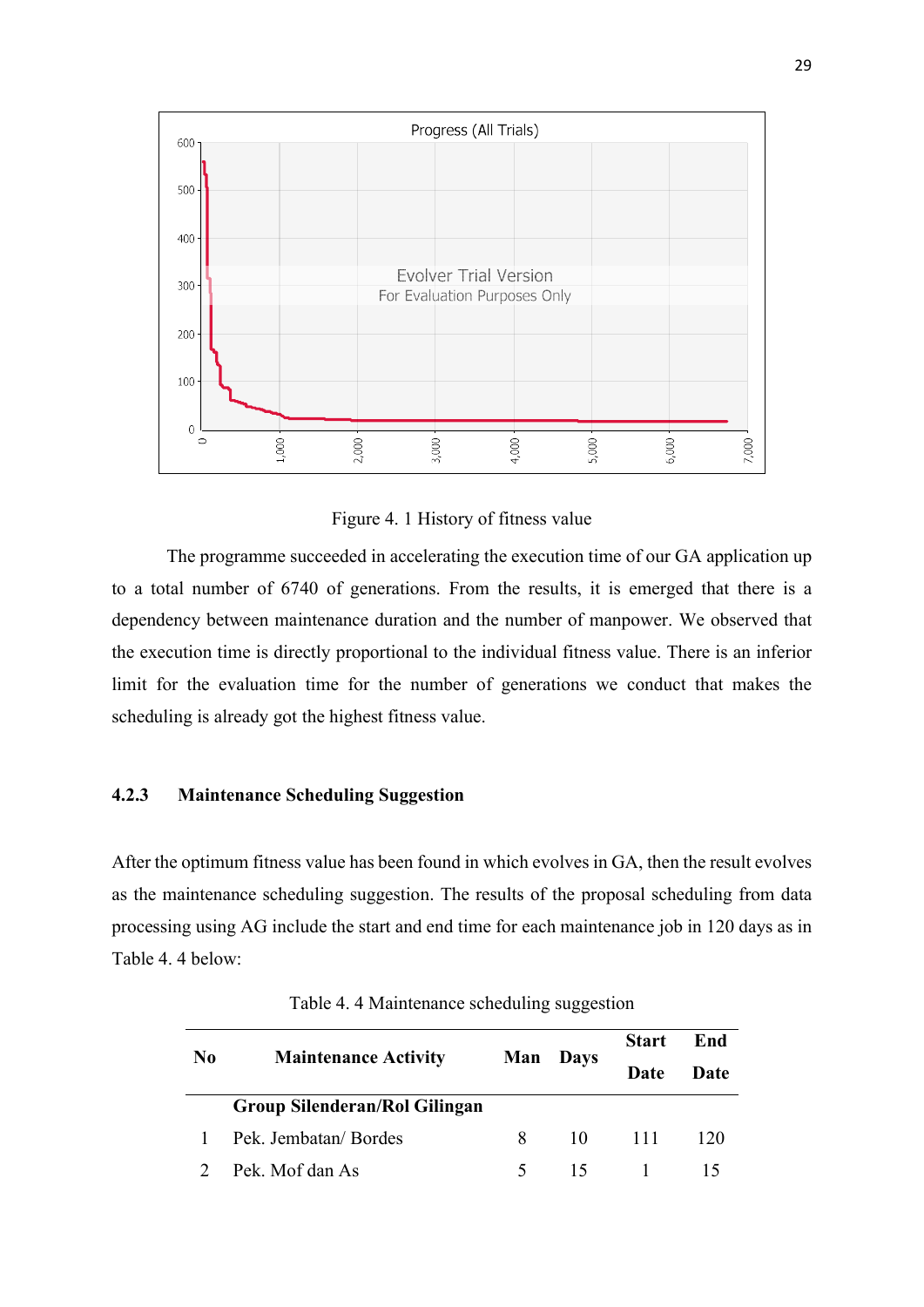| 3              | Pek. Marsed Hidrolik I-V                           |                  | 50               | 61               | 110              |
|----------------|----------------------------------------------------|------------------|------------------|------------------|------------------|
| 4              | Pek. Rol Gilingan I-V                              | 8                | 90               | 31               | 120              |
| 5              | Pek. Scraper atas dan bawah                        | $\overline{4}$   | 25               | 96               | 120              |
| 6              | Pek. Ampas plas dan Balk                           | 8                | 90               | $\mathbf{1}$     | 90               |
| $\overline{7}$ | Pek. Standard, dudukan metal<br>dan metal gilingan | 5                | 90               | 31               | 120              |
| 8              | Pek. Side cup rol bawah                            | 3                | 70               | $\mathbf{1}$     | 70               |
| 9              | Pek. Voeding rol                                   | 3                | 50               | 71               | 120              |
| 10             | Pek. Open gear rol Gilingan I-V                    | 5                | 45               | $\mathbf{1}$     | 45               |
|                | <b>Group Turbine/Machine</b>                       |                  |                  |                  |                  |
| 11             | Pek. Kopling Sudu-sudu Turbin                      | 6                | 35               | $\mathbf{1}$     | 35               |
| 12             | Pek. Rotor Turbin Gil I-V dan<br>Unigrator         | 6                | 50               | 1                | 50               |
| 13             | Pek. Gearbox Turbin Gil I-V                        | 6                | 90               | 11               | 100              |
| 14             | Pek. Unigrator dan Anvil                           | 6                | 60               | 61               | 120              |
| 15             | Pek. Valve dan Kondesat Uap                        | 3                | 44               | 77               | 120              |
| 16             | Pek. Pompa Hidrolik                                | 3                | 24               | $\mathbf{1}$     | 24               |
| 17             | Pek. Pisau Tebu                                    | $\overline{4}$   | 25               | $\mathbf{1}$     | 25               |
| 18             | Pek. Header Gilingan                               | $\overline{0}$   | $\boldsymbol{0}$ | $\boldsymbol{0}$ | $\boldsymbol{0}$ |
|                | <b>Group Konstruksi</b>                            |                  |                  |                  |                  |
| 19             | Pek. Meja tebu dan Kickers                         | 5                | 60               | 61               | 120              |
| 20             | Pek. Rantai dan Krepyak CC 12<br>3                 | 7                | 90               | 26               | 115              |
| 21             | Pek. Kran Demag 10 ton & 16<br>Ton                 | $\overline{2}$   | 30               | 91               | 120              |
| 22             | Pek. Kran putar Utaraselatan 5<br>ton              | $\overline{2}$   | 20               | 101              | 120              |
| 23             | Pek. Derek penarik lori                            | $\overline{2}$   | 10               | $\mathbf{1}$     | 10               |
| 24             | Pek. Chute dan staging IMC I-IV                    | 6                | 50               | 71               | 120              |
| 25             | Pek. Rantai dan Garu IMC I-IV                      | 4                | 75               | 1                | 75               |
| 26             | Pek. Talang goyang dan Garu<br>ampas halus         | $\boldsymbol{0}$ | $\boldsymbol{0}$ | $\boldsymbol{0}$ | $\boldsymbol{0}$ |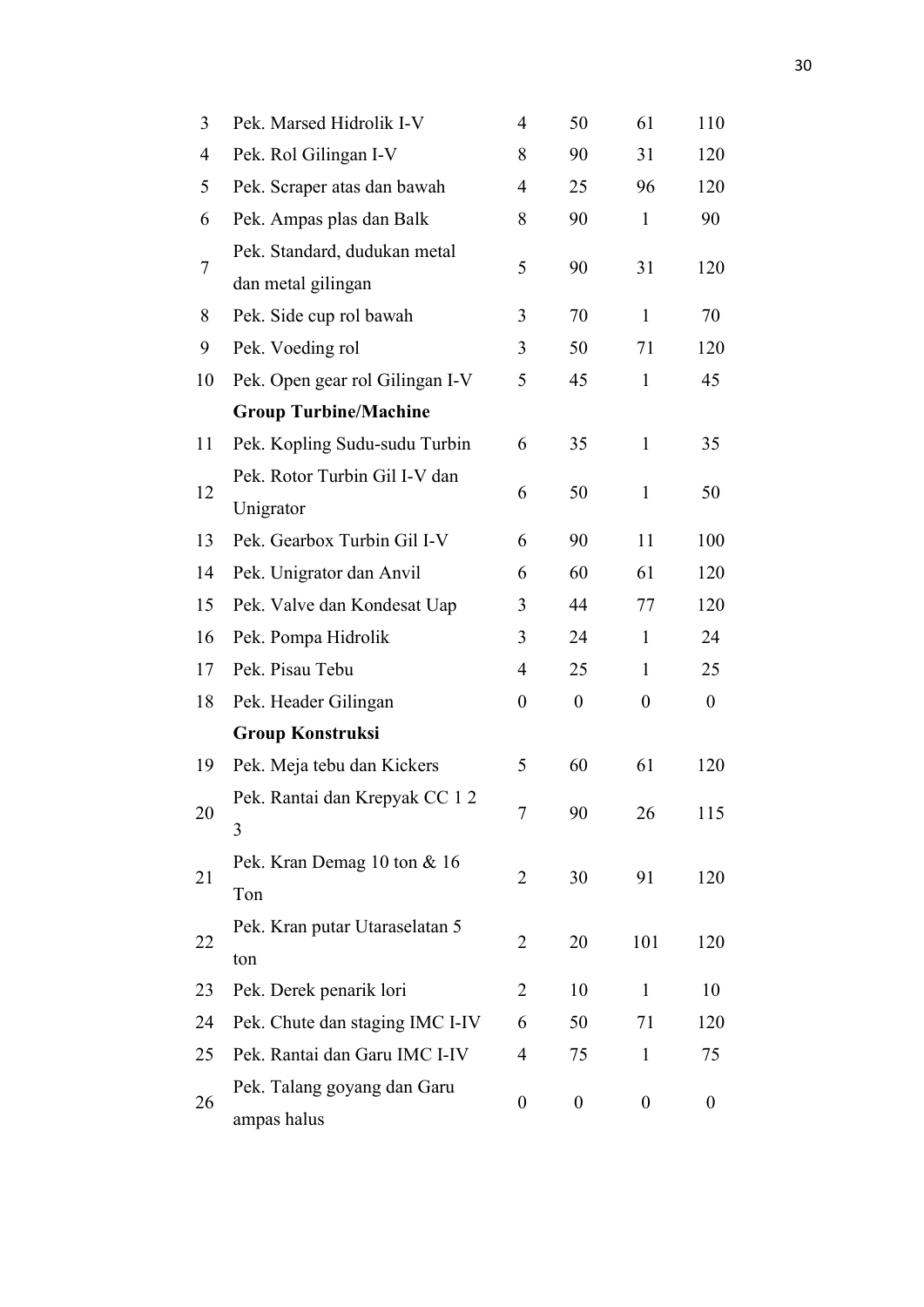| 27 | Pek. Saringan DSM dan Rotary    | 4 | 75 | 46 | 120 |  |
|----|---------------------------------|---|----|----|-----|--|
|    | Screen                          |   |    |    |     |  |
|    | Pek. Pompa Nira (RWS, DSM,      | 3 | 60 | 1  | 60  |  |
| 28 | SAP, BGS)                       |   |    |    |     |  |
| 29 | Pek. Pomba imbisi dan air panas | 3 | 40 | 1  | 40  |  |
| 30 | Pek. Coveyor pengembalian       | 3 | 15 | 51 | 65  |  |
|    | ampas                           |   |    |    |     |  |
|    | <b>Group Contract</b>           |   |    |    |     |  |
| 31 | Bubut Roll Gilingan Baru        | 2 | 90 | 16 | 30  |  |
| 32 | Bubut Roll Gilingan Lama        | 2 | 60 | 41 | 40  |  |
| 33 | Talang IMC dan 1/2 dan 3/4      | 7 | 95 | 31 | 120 |  |
| 34 | Lapis keras roll gilingan       | 4 | 50 | 1  | 60  |  |
| 35 | Las Mopok Stang Hammer          | 2 | 60 | 1  | 60  |  |
|    |                                 |   |    |    |     |  |

Table 4. 4 shows the start time and completion time data of 33 maintenance jobs that carried out for 120 days after using AG as a problem-solving solution. As an example, the results of each activity which initially started and finished on the task 6<sup>th</sup> is set up to start at day 27<sup>th</sup> and finish in day 116<sup>th</sup>. From the suggestion maintenance scheduling, the researcher found that the lowest allocation of worker per day is 56 and 75 workers as the highest allocation worker.

| <b>Month</b> | <b>Maximum manpower</b><br><b>Used per week</b> |          |               | <b>Manpower Cost (Rp)</b> |
|--------------|-------------------------------------------------|----------|---------------|---------------------------|
|              | <b>Before</b>                                   | After GA | <b>Before</b> | After GA                  |
| 1            | 71                                              | 65       | 134900000     | 123500000                 |
| 2            | 77                                              | 75       | 146300000     | 142500000                 |
| 3            | 77                                              | 68       | 146300000     | 129200000                 |
| 4            | 77                                              | 68       | 146300000     | 129200000                 |
| 5            | 69                                              | 65       | 131100000     | 123500000                 |
|              | TOTAL.                                          |          | 704900000     | 647900000                 |

Table 4. 5 Cost estimation with suggestion schedule